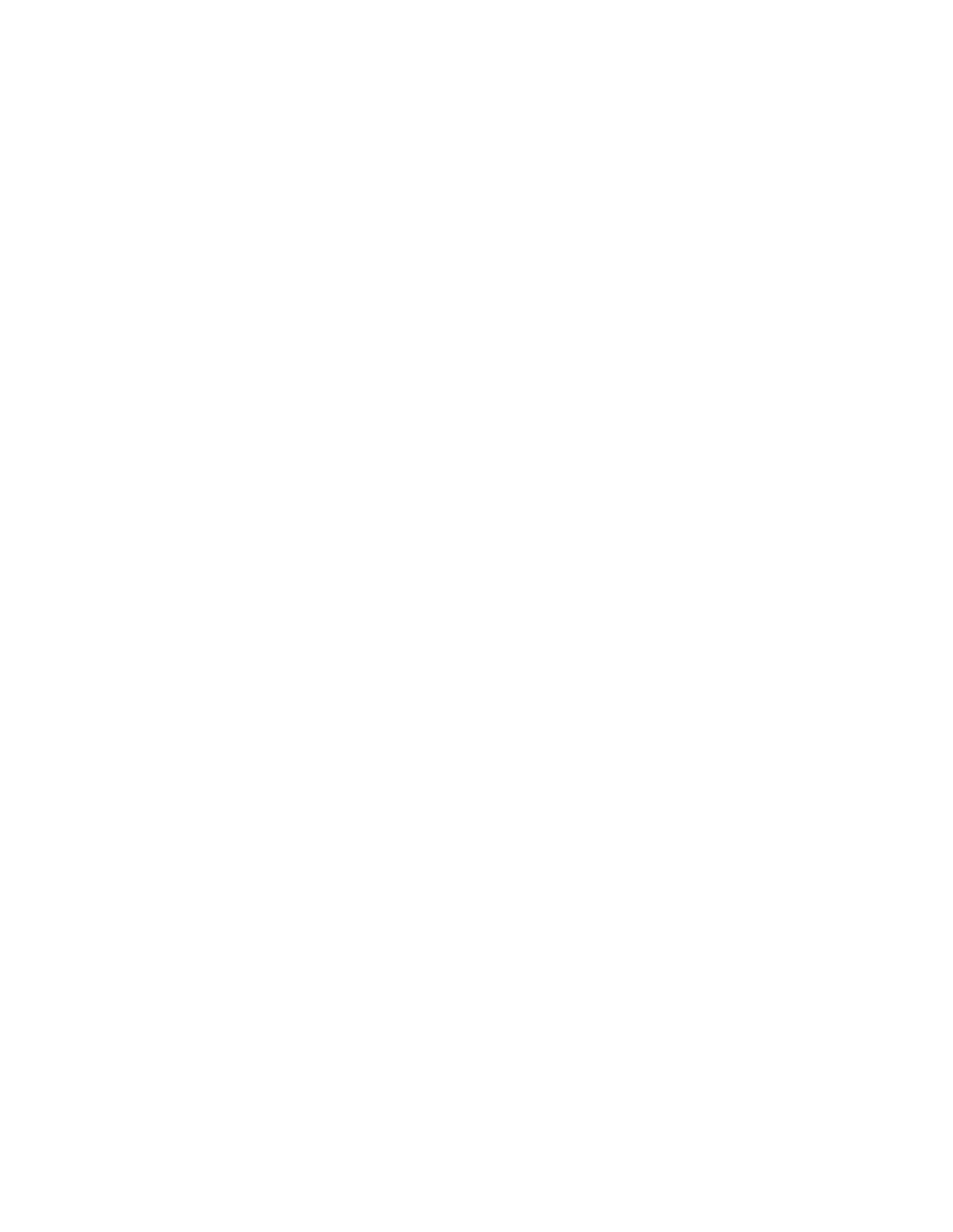KITE, Justice.

[¶1] Burton Stevens placed a portable hot tub on the exterior deck of his townhouse without the express consent of the management committee of the Elk Run Homeowners' Association (the Homeowners' Association). The covenants which applied to the townhouse development required approval of the Homeowners' Association for placement of items within the common areas. The Homeowners' Association filed suit against Mr. Stevens seeking to have the hot tub removed. The district court ruled, as a matter of law, that the restrictive covenants encumbering Mr. Stevens' property prohibited him from placing a portable hot tub on his deck without the Homeowners' Association's approval and ordered him to remove it. We agree that the restrictive covenants required Mr. Stevens to obtain consent from the Homeowners' Association's management committee prior to placing the hot tub on his deck. Consequently, we affirm.

### **ISSUES**

[¶2] Mr. Stevens articulates three issues on appeal:

- 1. When the Covenants, Conditions, and Restrictions of Elk Run Townhouses (Elk Run CCR's) require Management Committee approval before owners may store anything in "common areas" except "in a facility specifically designated or approved for their storage," was the District Court correct in holding as a matter of law that "common areas" included decks which were designated as "Limited Common Area, Deck" on the recorded Elk Run plat[?]
- 2. When the Covenants, Conditions, and Restrictions of Elk Run Townhouses (Elk Run CCR's) require Management Committee approval before owners may store anything in "common areas" except "in a facility specifically designed or approved for their storage," was the District Court correct in holding as a matter of law that a hot tub did not qualify under the exception for facilities specifically designated or approved for storage[?]
- 3. Whether the district court correctly interpreted the Elk Run CCR's as requiring Management Committee approval before placing a portable hot tub on the deck of appellant Burton Steven's townhouse, when the CCR's require Management Committee approval of any "exterior addition to or change or alteration, or improvement" upon the property. Is a portable hot tub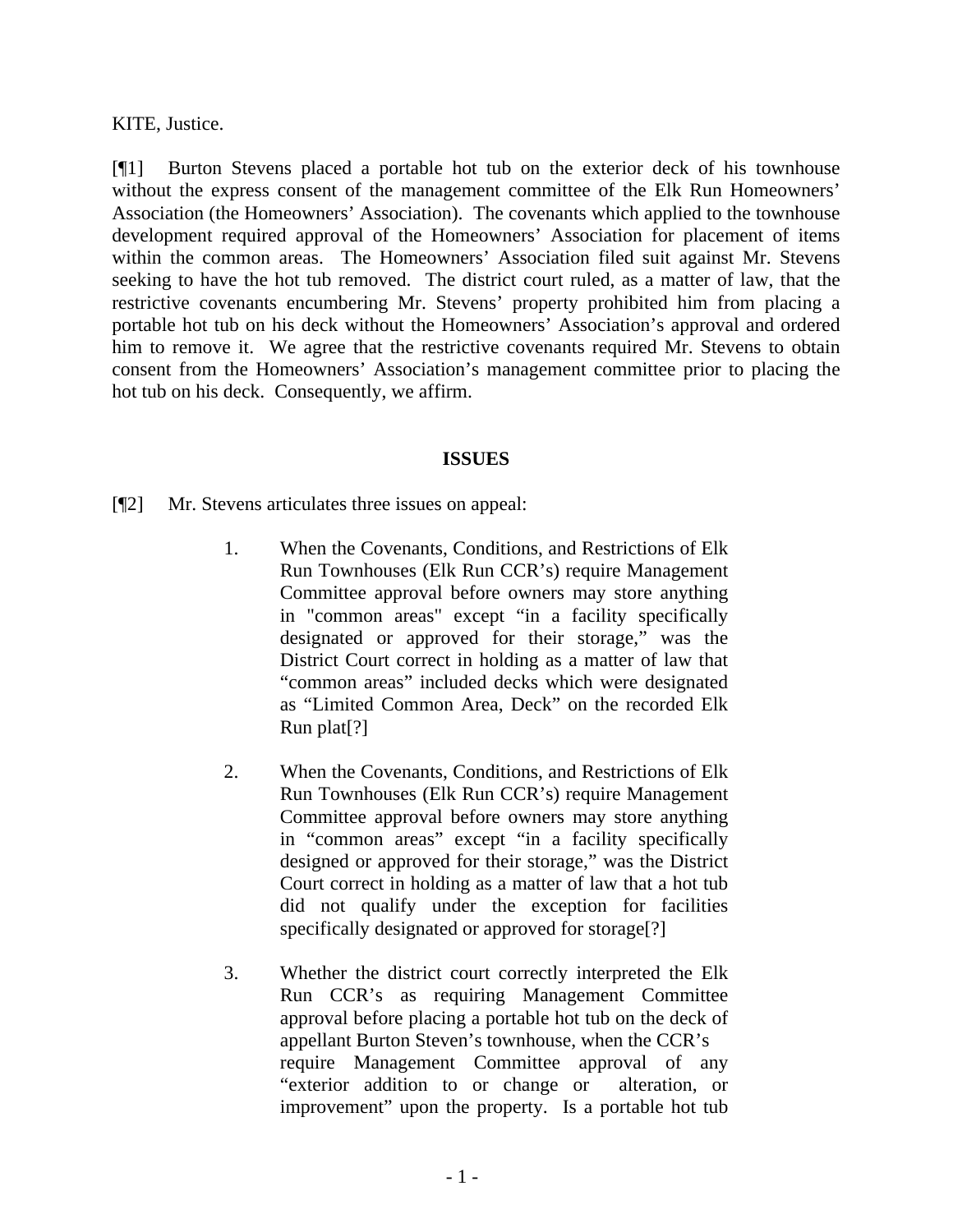an<sup>[]</sup> addition, change, alteration, or improvement within the meaning of the CCR's[?]

- [¶3] The Homeowners' Association phrases the issues on appeal as follows:
	- I. Was the District Court correct to rule as a matter of law that limited common area is part of the common area and subject to the restrictive covenant that prohibits owners from placing or storing anything within the common areas without the written approval of the Management Committee?
	- II. Was the District Court correct to rule as a matter of law that by placing a hot tub on his limited common area deck without the prior written consent of the Management Committee, appellant was in violation of the restrictive covenant that prohibits owners from placing or storing anything within the common areas without the prior written consent of the Management Committee or its designee except in a facility specifically designated or approved for their storage?
	- III. Was the District Court correct to rule as a matter of law that by placing a hot tub on his deck without prior written approval from the Management Committee, appellant altered his deck in violation of the restrictive covenants?
	- IV. Can the District Court's grant of summary judgment be affirmed under any other proper legal theory?

# **FACTS**

[¶4] In 1993, a developer filed a Declaration of Covenants, Conditions and Restrictions (the covenants) and a plat for the Elk Run Townhouses development in Jackson. The covenants indicated each townhouse was located on a separate lot, allowing for fee simple ownership of each townhouse by an individual owner. The covenants also established the Homeowners' Association and provided that the individual lot owners were members of it. The members were to elect a management committee to govern the affairs of the association.

[¶5] The covenants defined "common areas" as areas "designated as such on the applicable plat(s) for the project." The plat identified decks, entryways, and parking areas as "limited common areas." Other applicable provisions of the covenants stated: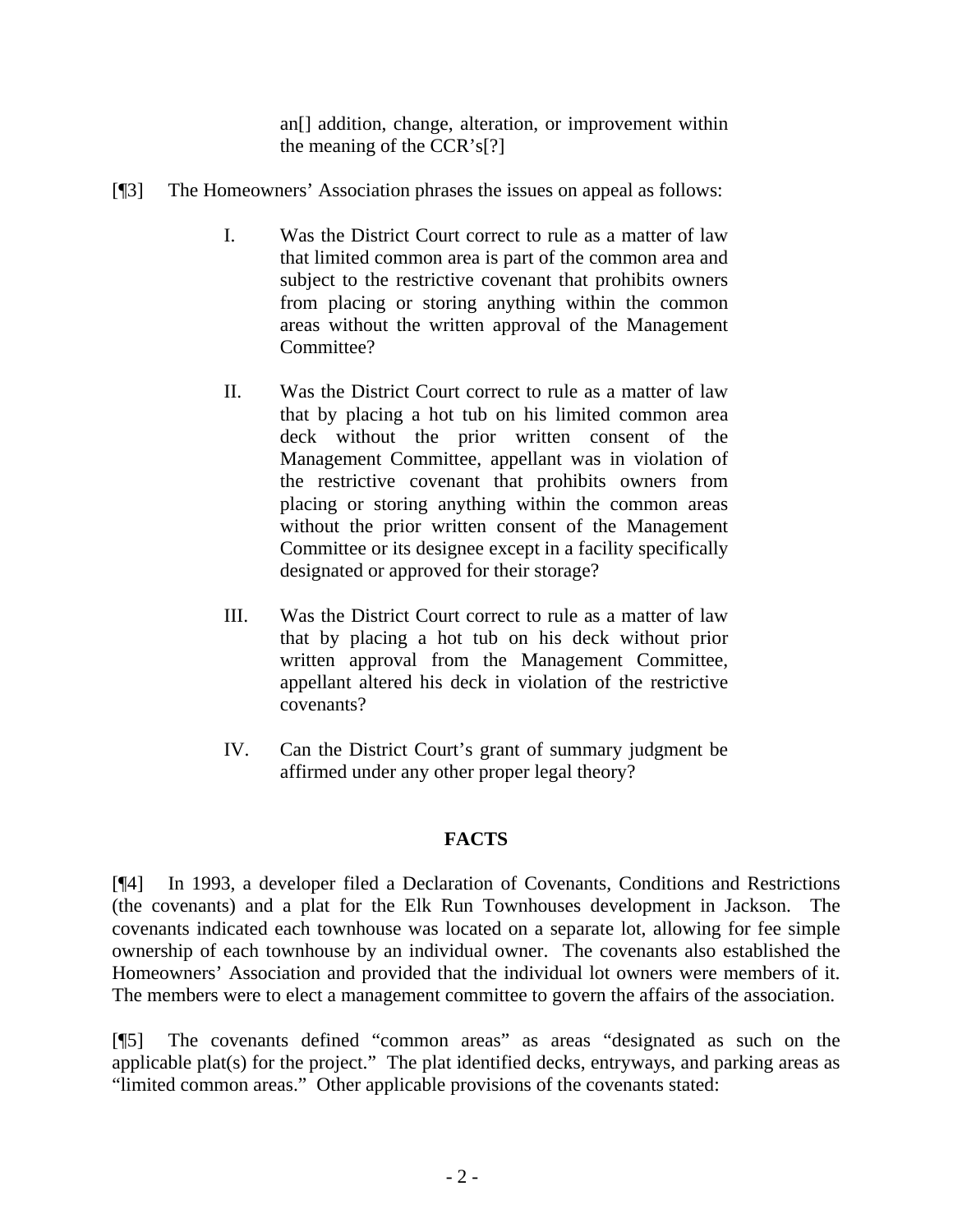- 12. Certain Additional Restrictions. The following additional restrictions are applicable to the lots and common areas. Each reference to "owners" includes their tenants and invitees.
- a. Keeping Outside Areas Clean and Sightly. The Owners shall not place or store anything within the common areas without the prior written consent of the Management Committee or its designee except in a facility specifically designated or approved for their storage. All owners shall keep their residences and their lots in a reasonably clean, safe, sightly and tidy condition. No clotheslines will be permitted. Any tires, lawnmower, garden equipment, children<sup>['s]</sup> toys and other similar items must be stored and appropriately screened from the public view when not in use. No antennas or television "dishes" or other items may be placed in public view or upon any of the common areas or lots without the express written consent of the Management Committee. Refuse, garbage and trash shall be kept at all times in a covered container, and such covered container shall be screened from view at all times other than a specified regular time period for garbage pickup. The parking of recreational vehicles, boats, trailers and inoperative vehicles is prohibited in parking areas, garages and other common areas. . . .
- b. Obstructing Common Areas. Owners shall not obstruct common areas. Owners shall not place or store anything within the common areas without the prior written consent of the Management Committee or its designee except in a facility specifically designated or approved for such storage. . . .
- g. Architectural Control. Except as otherwise expressly provided herein, no building, fence, wall, driveway, excavation or improvement of any kind shall be commenced, erected or maintained upon the property, nor shall any exterior addition to or change or alteration therein be made (including without limitation any closing in of a porch or balcony) by any owner other than

. . .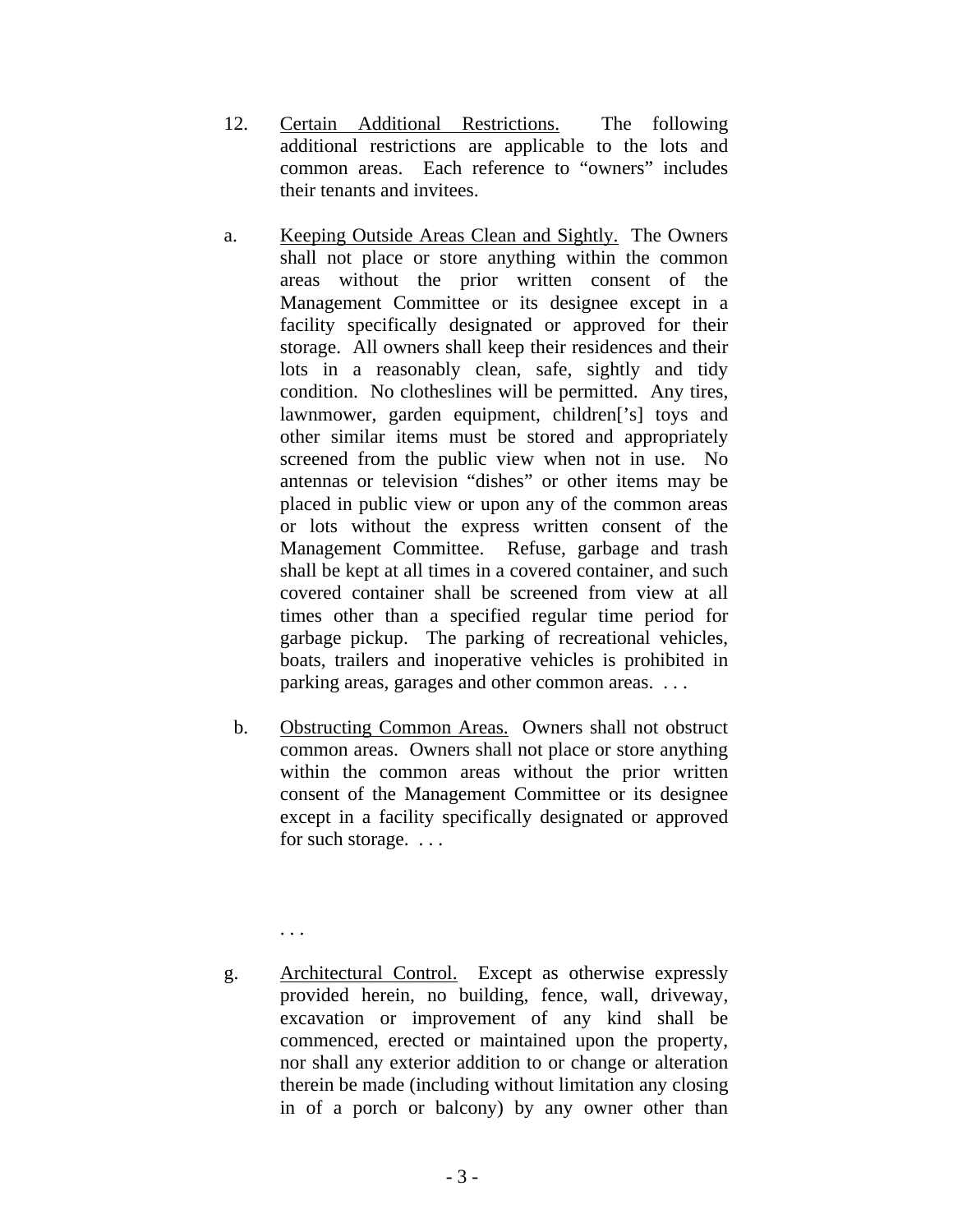Declarant, until the plans and specifications showing the nature, kind, shape, height, materials, and location of the same shall have been submitted to and approved in writing by the Management Committee, as to harmony of external design and location in relation to surrounding structures and topography, and in relationship to the quality and appearance of the project. . . .

[¶6] Mr. Stevens acquired Lot 12 of the Elk Run Townhouses Addition in 1998. His warranty deed stated that the property was subject to "taxes, reservations, covenants, encroachments, conditions, restrictions, rights-of-way and easements of sight and/or record." After moving into his townhouse, Mr. Stevens placed a portable hot tub on his exterior deck. The Homeowners' Association requested that Mr. Stevens remove the hot tub from his deck, but he refused.

[¶7] On June 13, 2001, the Homeowners' Association filed a complaint in the district court to enjoin Mr. Stevens from keeping the hot tub on his deck. After filing the complaint, the Homeowners' Association amended the covenants to specifically prohibit hot tubs on the premises.

[¶8] The parties filed opposing motions for summary judgment. The district court held a hearing, and, subsequently, granted summary judgment in favor of the Homeowners' Association. The court articulated alternative bases for its decision. First, the district court determined that Mr. Stevens was required to obtain management committee approval for the hot tub under paragraph 12(g) because the deck was an improvement to the townhouse unit and placing a hot tub on the deck amounted to a "change" or "alteration" to the deck.

[¶9] The district court also ruled that paragraphs 12(a) and (b) applied to this case because "limited common areas," including decks, were governed by the provisions pertaining to "common areas." The court concluded that, under paragraphs 12(a) and (b), management committee approval was required before a hot tub could be placed on a deck. Although the Homeowners' Association argued that the amended covenants applied to Mr. Stevens, the district court did not address that issue in its decision. Mr. Stevens filed a timely notice of appeal of the district court's summary judgment order.

### **DISCUSSION**

[¶10] Mr. Stevens argues that the district court erred by granting summary judgment in favor of the Homeowners' Association. He claims that the district court misinterpreted the covenants as requiring management committee approval prior to the placement of a portable hot tub on an exterior deck.

[¶11] Summary judgment is appropriate when there is no genuine issue as to any material fact and the moving party is entitled to judgment as a matter of law. *Owsley v. Robinson,*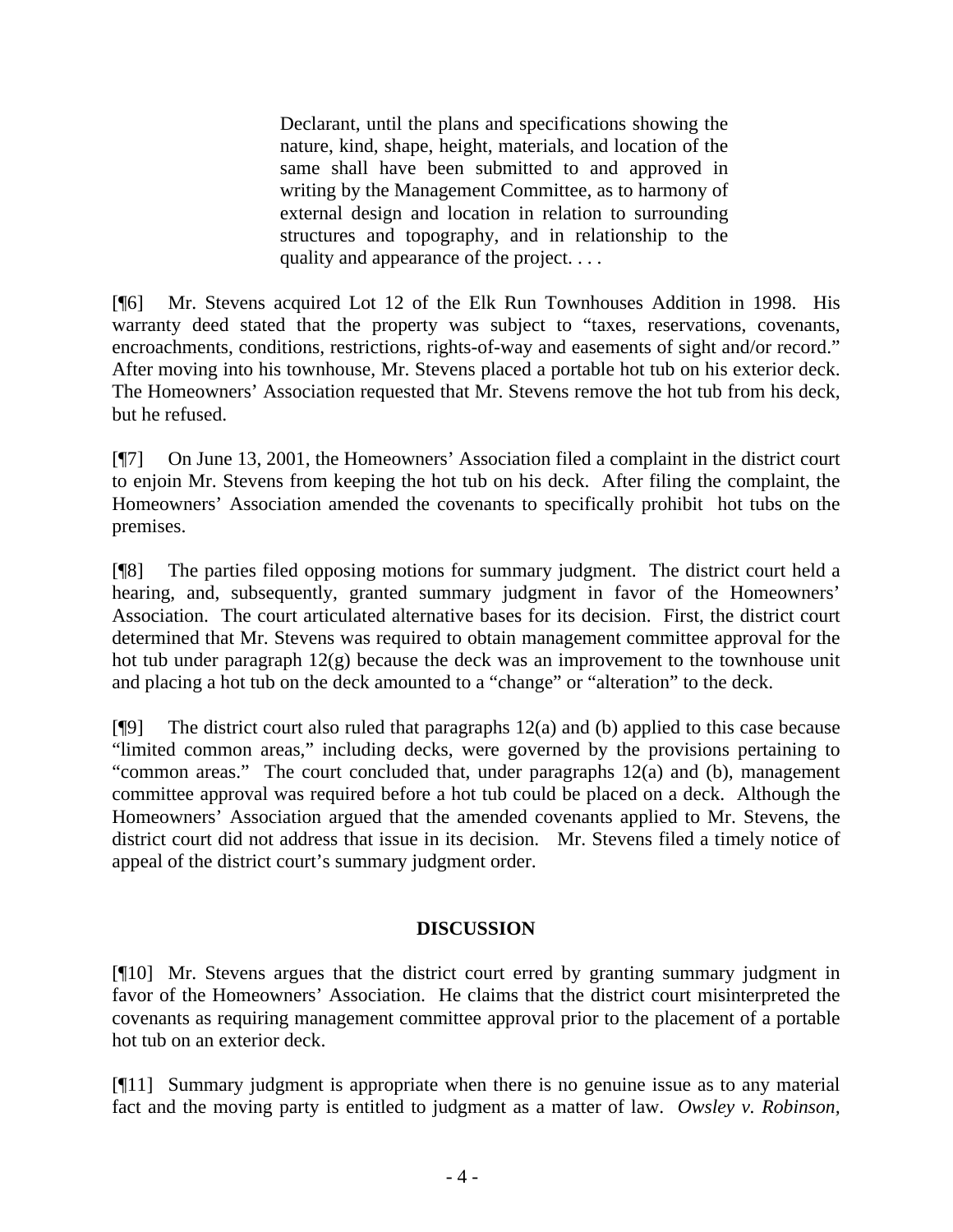2003 WY 33, ¶ 7, 65 P. 3d 374, ¶ 7 (Wyo. 2003). *See also*, W.R.C.P. 56(c). The court considers the record in the perspective most favorable to the party opposing the motion and gives that party the benefit of all the favorable inferences which may be fairly drawn from the record. *Hasvold v. Park County School District No. 6,* 2002 WY 65, ¶ 11, 45 P.3d 635, ¶ 11 (Wyo. 2002); *Anderson v. Solvay Minerals, Inc.,* 3 P.3d 236, 238 (Wyo. 2000).

[¶12] This case involves the interpretation of restrictive covenants which control the use of land. Restrictive covenants are contractual in nature and are, therefore, interpreted in accordance with principles of contract law. *Goglio v. Star Valley Ranch Association,* 2002 WY 94, ¶ 23, 48 P.3d 1072, ¶ 23 (Wyo. 2002); *Anderson v. Bommer,* 926 P.2d 959, 961 (Wyo. 1996). When the contractual language is clear and unambiguous, the interpretation and construction of contracts is a matter of law for the courts. We review questions of law *de novo* without giving any deference to the district court's determinations. *Hasvold,* ¶ 11.

[¶13] As with all contracts, our goal in interpreting restrictive covenants is to determine and effectuate the intentions of the parties, especially the grantor. When the language of the covenants is clear and unambiguous, we look only to the four corners of the instrument itself to determine the parties' intent. *Goglio*, ¶ 26; *Anderson,* 926 P.2d at 961. The intention of the parties is resolved within the context of the entire instrument, rather than from a single clause. *Anderson,* 926 P.2d at 961. "Where the language imposing the restrictions is clear and unambiguous, [we] construe it according to its plain and ordinary meaning without reference to attendant facts and circumstances or extrinsic evidence." *Id.* In general, restrictions upon the use of land are not favored and, accordingly, such restrictions will not be extended by implication. *Hutchinson v. Hill,* 3 P.3d 242, 245 (Wyo. 2000). Nevertheless, when the parties' intent is clear from the plain language of the covenants, "the rule of strict construction does not apply." *Anderson,* 926 P.2d at 961-62.

[¶14] We turn first to Mr. Stevens' argument that the district court erred by determining that paragraph 12(g) (architectural control) applied to the placement of a portable hot tub on his deck. The district court held that, under paragraph  $12(g)$ , Mr. Stevens was required to secure management committee approval before placing the hot tub on his deck because the deck was an improvement to the townhouse unit and placement of the hot tub amounted to a change and alteration of the deck.

[¶15] We do not agree with the district court's conclusion on this issue. When we read paragraph 12(g) in its entirety and within the context of the whole declarations document, we believe that the terms "alteration" and "change" clearly and unambiguously denote a degree of permanence. The declarant included "closing in of a porch or balcony" as an example of the type of alterations or changes which fall within the paragraph 12(g). The paragraph also specifically refers to buildings, fences, walls, and driveways. Each of these examples is a permanent and enduring modification to the premises.

[¶16] Although, this Court has not addressed the meaning of "alteration" or "change" as those terms apply to modifications to real property, other states have addressed this issue in the context of leases. The Colorado Supreme Court opined: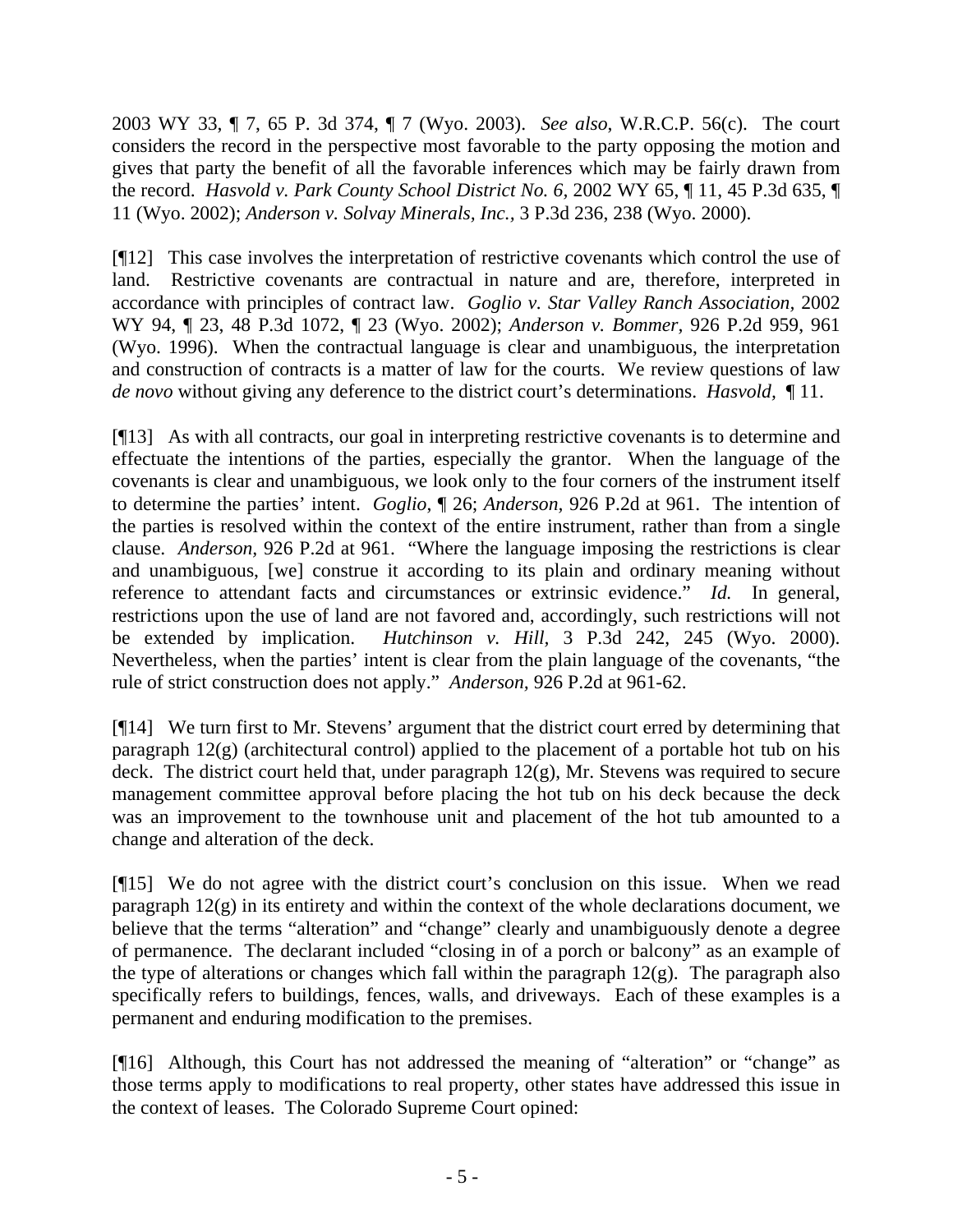"[T]he terms 'alteration' and 'change' are construed to mean any alteration or change which substitutes or varies one thing from one form or state to another; which changes or substitutes in a substantial particular any part of a building; which materially and substantially changes the basic structures; or which varies the structural quality."

*Cohen v. Power Investment Co.,* 532 P.2d 731, 732 (Colo. 1975) *quoting Zelinger v. Plisek,*  426 P.2d 957 (Colo. 1967). *See also*, *Bonan v. Sarni Original Dry Cleaners, Inc.,* 268 N.E.2d 366 (Mass. 1971) (holding that tenant did not violate a lease provision which prohibited alterations without landlord consent when it placed a shirt pressing machine in the front of a dry cleaning store without first obtaining consent from the landlord).

[¶17] Placing a portable hot tub on a deck does not affect the structure of the deck or townhouse. The hot tub could be moved by simply unplugging it and draining the water. Consequently, a portable hot tub is not the type of permanent alteration or change addressed by the plain language of paragraph  $12(g)$ . The district court's decision to the contrary was incorrect.

[¶18] The district court also relied on paragraphs 12(a) and (b) of the covenants in concluding that management committee approval was required before the hot tub could be placed on the deck. Paragraphs 12(a) and (b) address keeping outside areas clean, sightly, and free of obstructions. Owners are prohibited from placing or storing "anything within the common areas without the prior written consent of the Management Committee or its designee except in a facility specifically designated or approved for their storage."

[¶19] Mr. Stevens claims that paragraphs 12(a) and (b) do not apply because his deck is designated on the plat as a "limited common area" rather than a "common area." In addition, he argues that, even if the provision does apply to his deck, the hot tub falls within the exception allowing facilities specifically designated or approved for storage because it is used to store water. The plat indicates that decks, entryways, and parking areas are "limited common areas." The plain and ordinary meaning of the term "limited common area" is an area reserved for an owner's exclusive use, but subject to observation by others and, consequently, regulation by a homeowner's association. *See e.g., Dunlap v. Bavarian Village Condominium Association, Inc.,* 780 P.2d 1012, 1013 (Wyo. 1989). Clearly, the grantor intended to include limited common areas like decks, entryways and parking areas within the regulation of paragraph 12(a) and (b). The obvious purpose of the provisions is to keep any areas that could be observed by the general public and other townhouse owners neat, orderly, and free of obstacles. It would make no sense to direct that tires, lawn mowers, garden equipment, and children's toys be properly stored and screened from public view if the provision did not apply to areas such as decks, entryways and parking areas. Therefore, we hold that paragraphs  $12(a)$  and (b) apply to decks.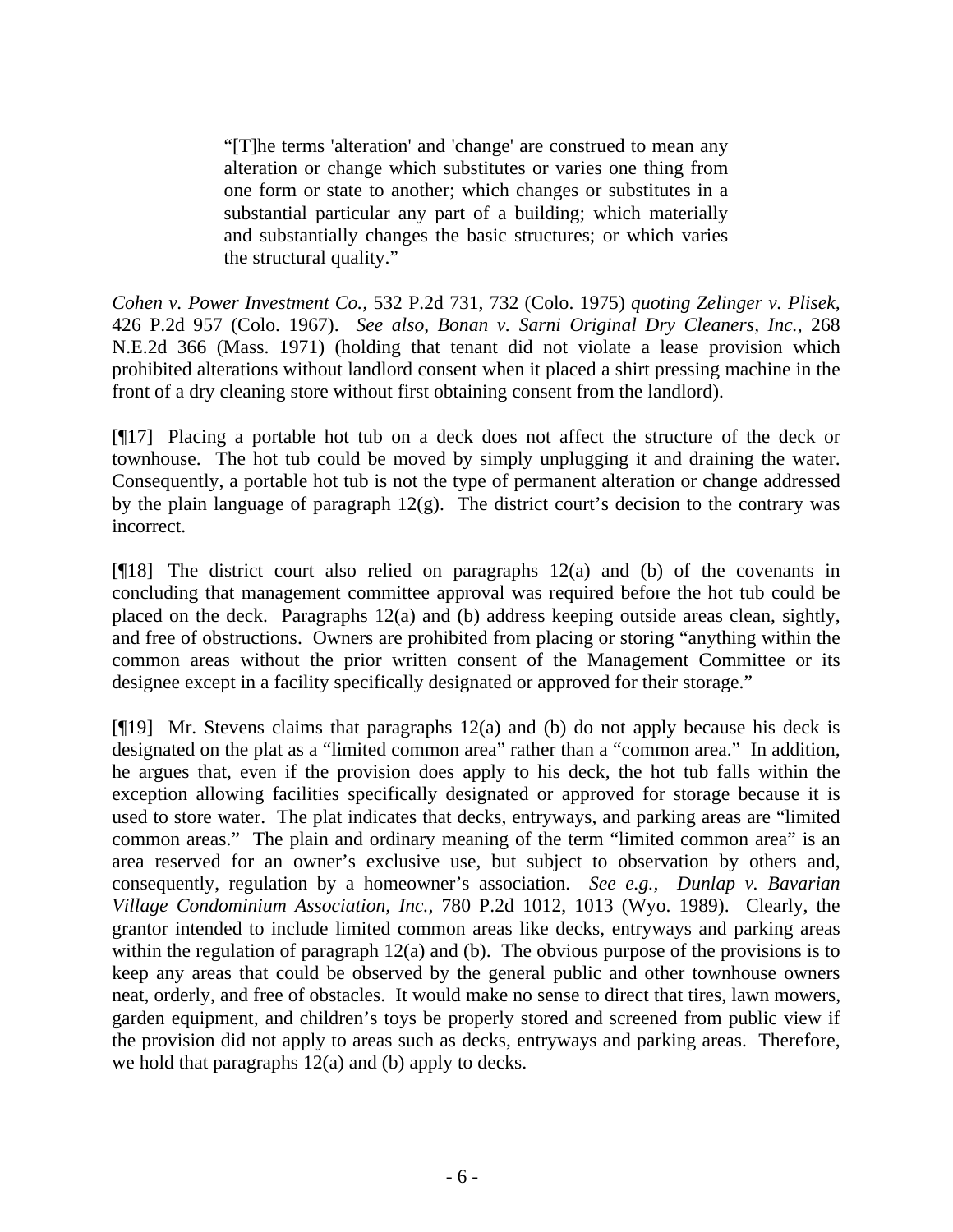[¶20] Under those provisions, management committee approval was required before anything except "facilities specifically designated or approved for storage" could be placed on a deck. Mr. Stevens argues that his hot tub fell within the "storage" exception because it was used to store water. Such an interpretation unduly tortures the language of paragraphs 12(a) and (b). As correctly recognized by the district court, a hot tub's primary purpose is for bathing. The storage of water is incidental to the hot tub's main purpose. Mr. Stevens' interpretation of the "storage" exception would stretch the meaning of that provision well beyond the grantor's obvious intent. The district court correctly gave effect to the intent of the restrictive covenants by ruling that Mr. Stevens was required to obtain management committee approval before he placed a hot tub on his deck.

[¶21] Finally, the Homeowners' Association argues that the district court's decision may be affirmed on the basis that the amendment to the covenants that expressly prohibits hot tubs applied to Mr. Stevens. Our ruling that paragraphs 12(a) and (b) mandated Mr. Stevens to obtain management committee approval before the hot tub could be placed on his deck is dispositive. We do not, therefore, need to delve into the issue pertaining to the validity and applicability of the amendments to the restrictive covenants.

[¶22] Affirmed.